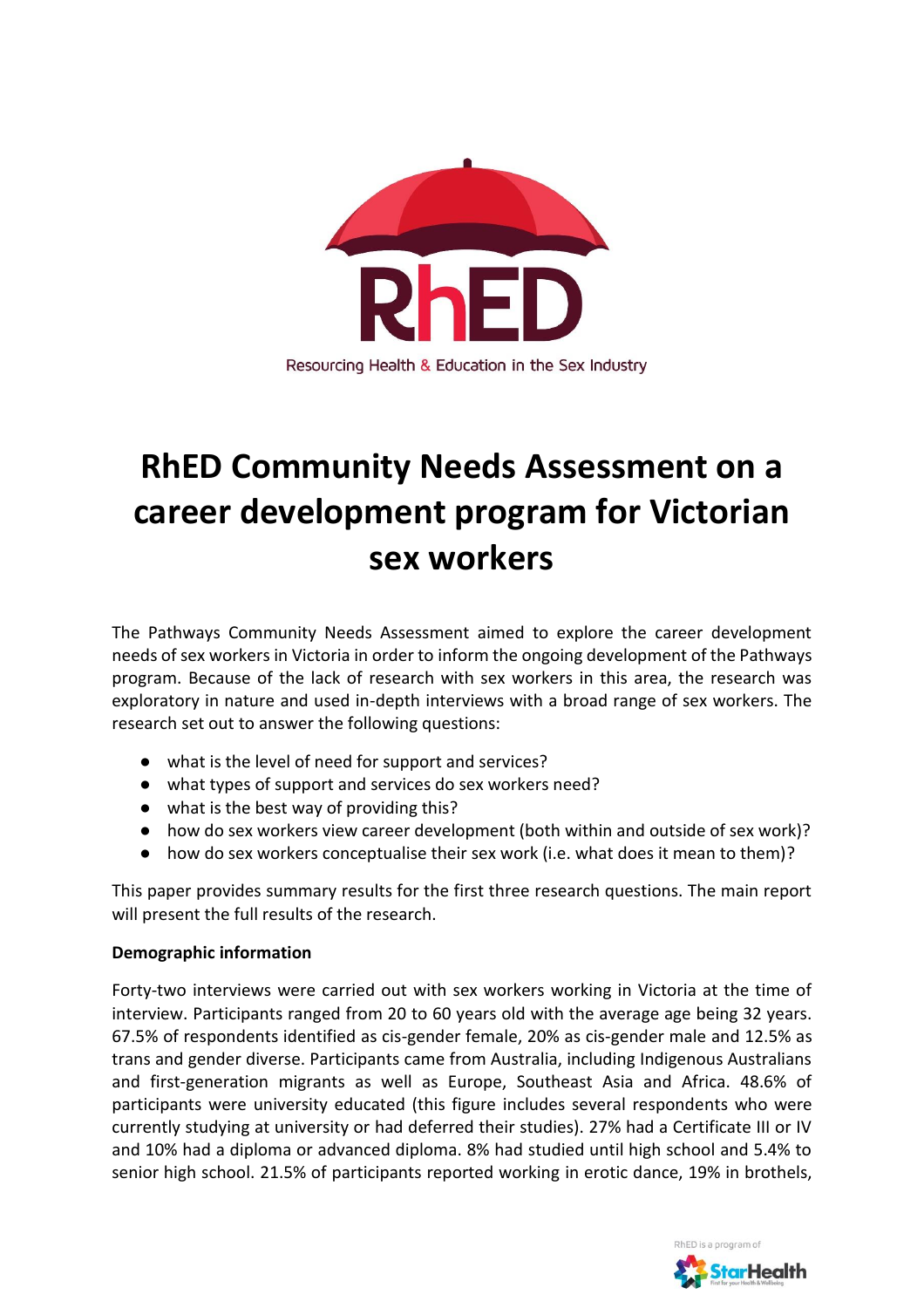14% as private workers, 11.4% as escorts, 10% in erotic massage, 7.6% as street-based workers, 5% in BDSM or kink and 3.8% as topless waiters. However, the vast majority of participants reported working in different sectors of the industry so this should not be viewed as being indicative of sector-exclusive employment.

## **Is there a program need?**

Although this question was not asked directly in interviews, participant responses showed broad agreement with the idea of a career development program, with many responding favourably to the idea. However, many workers connected this need directly connected to the stigma they faced as sex workers and not necessarily because of any need in relation to having a lack of skills. This framing would need to be kept in mind with the way the career development program is framed, and services are provided. Indeed, the vast majority of participants were highly educated and had extensive working experiences outside of the sex industry. However, not all participants agreed with the need for a career development program: I just don't relate to [the idea of career development] … that is just utterly, utterly irrelevant to me **(Mark)**. 1

Participants also highlighted the need for services to be offered in a variety of forms (i.e. not just case management) and holistically (i.e. as part of the general services provided to all sex workers in Victoria and not as part of an 'exiting' type program):

I really don't like the previous focus. That could change in future but previously that their focus has been on reducing hours and exiting strategies. I really don't like that … I would like to see that support networks weren't all about exiting strategies. I would like support networks to see my career as a valid career choice and that it can be an empowering career choice if somebody chooses it for themselves if they want to. **(Gertrude)**

I am very, quote unquote, highly educated or whatever, and I have no shortage of possible routes for how to survive capitalism, and this is my chosen one. And I think it can be hard to deal with services sometimes that have often... their program was very focused on transitioning out of the industry, and that if I had gone and said, "Hey, I'm having a hard time moderating my drinking habit, this is my idea for where I can transition that would fix that", my fear at the time would have been that I would have someone say to me, "Well, you should just get out of the industry entirely", which would have been really unhelpful and just sort of like an extra thing to deal with. **(Jinx)**

## **What would workers like to see in a career development program?**

Participants were clear in stating that any career development program for sex workers needs to include peers in direct staffing roles and that this is essential for program success. During interviews, participants discussed their needs in terms of a career development program, and based on this, several specialised staffing profiles were identified. While a lived experience of sex work may not be necessary for all these roles, given the need for peer-to-peer sharing and peer involvement that most participants discussed, it would be ideal for these specialised staffing roles and profiles to be filled by people with a lived experience of sex work.

 $\overline{a}$ 



<sup>&</sup>lt;sup>1</sup> Pseudonyms are used throughout this summary.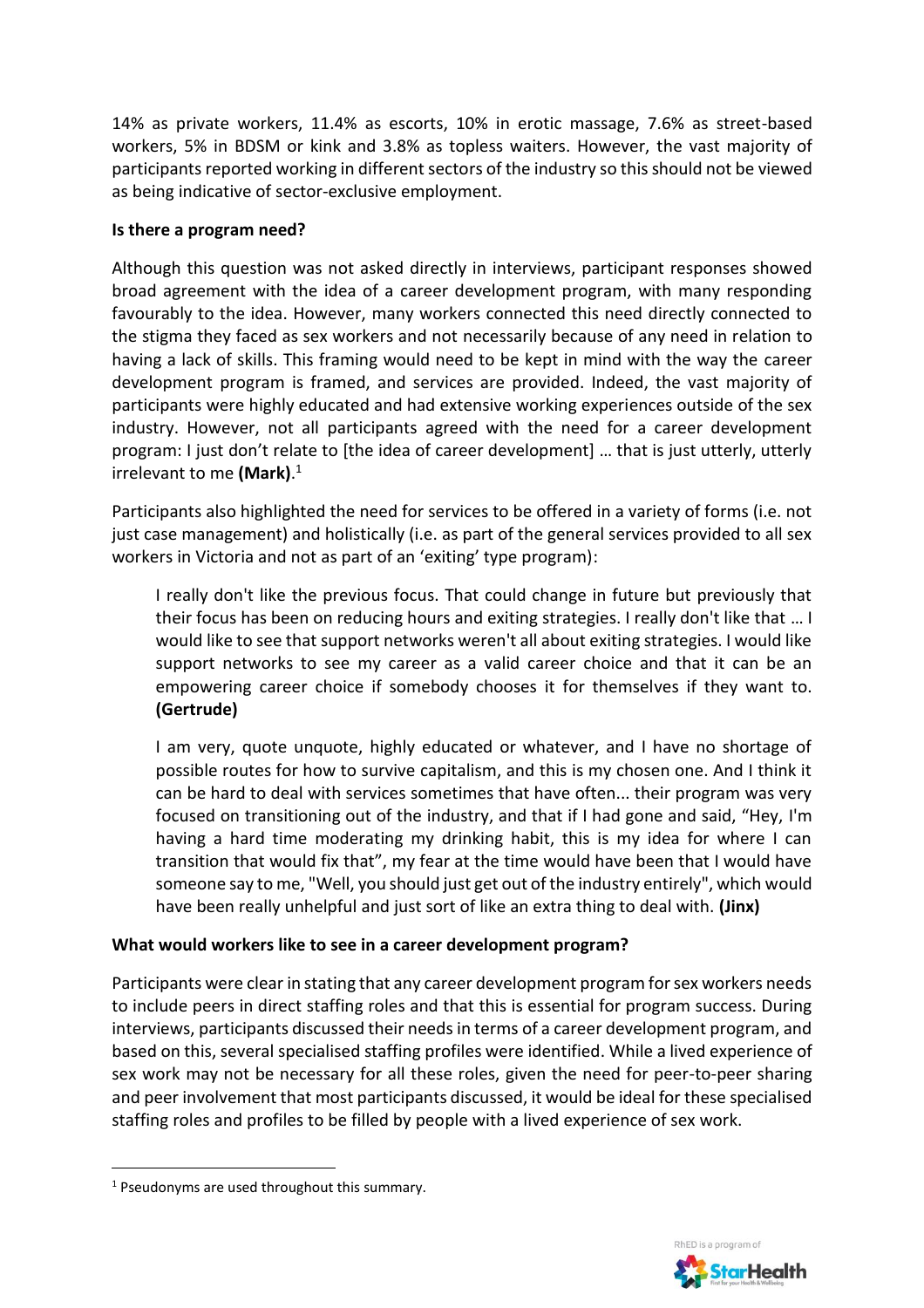Specialised staffing profiles and roles include:

*Career development officer that specialises in sex work and non-sex work employment and education* – this person can provide assistance to sex workers with writing a resume (to explain skills gained in sex work to people external to the industry and answer 'gaps'), answering selection criteria etc. and preparing for interviews, assisting in finding the right courses to study at university or TAFE, upskilling in sex work or changing working sectors etc.

Ideally this career development officer is someone with sex work expertise (as a direct support role this is highly recommended and to have insider knowledge and understanding re: addressing gaps and explaining skills and having in-depth understanding for aspects of the position pertaining to career development in sex work). The position would also need a person with connections into industries, employment and the education sector as well as the sex work sector and a comprehensive broad-based experience in sex work. This is crucial for providing transitioning support for within sectors and upskilling in sex work. These skills and connections are possibly beyond the skills set of a social worker/case manager and it is recommended that someone with this career development skills set be hired in the position. This would be a crucial and key hire for any career development type program.

*Legal officer* – this person has an intimate knowledge of sex industry laws (Australia-wide given that many workers work interstate), independent contractor and sub-contractor status and related regulatory bodies as well as keeping abreast of changes and advice on how to interpret regulations to be operating within the parameters of relevant laws for each of the states and territories (in particular Victoria as many workers find the legislation very confusing to understand). The person working in this role would need to have and legal and dispute studies/law or criminology/criminal justice background or degree/training and expertise in working in the industry. The person would ideally have broad communication skills as participants suggested access be based on multiple formats (e.g. face-to-face advice and assistance, workshops, online/virtual spaces (including peer spaces), factsheets etc.) and could possibly be contained within the Justice portfolio.

*Housing and financial officer* – as per the recommendations made in the Evidence Review Report this person can provide assistance to sex workers who may need assistance with housing and/or finances and some participants did express a need for this type of support (housing support was particularly relevant for street-based sex workers while financial support cut across most sectors).

*Peer support worker & engagement officer – this person would work alongside other staff* (e.g. career development officer) in providing de-stigmatisation training and disseminate program information to collaborating service providers and other potential partners, sources for referrals or where sex workers may face discrimination. This person can also coordinate and facilitate peer-only workshops and services within peer spaces as there was significant levels of support among participants for the idea of work to be carried out in peer spaces. Given that the vast majority of participants saw stigma as being central to the need for this program, de-stigmatisation training and action needs to be a necessary component of engagement work and in bringing about change in this area, it is ideal to engage peers in this work. Ideally this would work as an excellent entry point for sex workers who wish to join the program but may not yet have the relevant skill, degree or training required for the other positions.

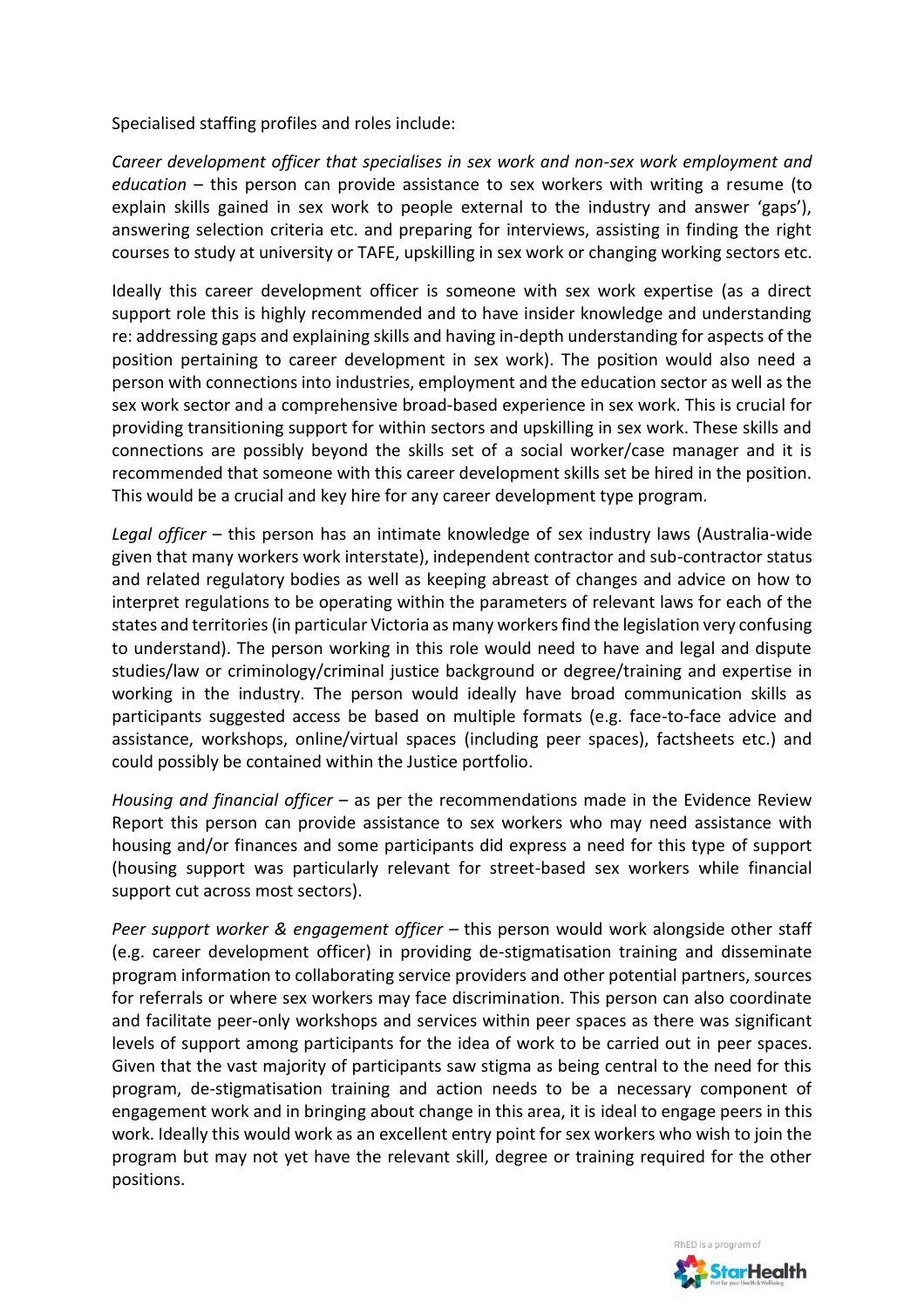Additionally, several male participants expressed a desire for a male peer officer to be employed at as well as the creation of male peer spaces.

## **What other program recommendations did workers make?**

- Counselling/Advice phone line: a number of respondents said a 24-hour (or after hours) phone line that could be accessed for support, advice, information and/or counselling would be useful. That the phone line be 24 hours or after 9-5 working hours is important, as many sex workers work outside of business hours and may find access to support and information more valuable during their working hours.
- Workshops: participants mentioned a variety of workshops, including: STIs/health checks, information on transitioning to another sector, 'starting out' sex worker education, managing burn-out/slow seasons, FOSTA-SESTA and online advertising alternatives.
- Fact Sheets/Information: independent contractor rights (sector-specific), SWA numbers, ABNs, financial abuse and domestic violence.
- Accessible PEP Resources.
- Information on relevant services, and peer support groups be disseminated in sex work spaces (such as brothel lounge rooms and strip club change rooms). Participants mentioned posters, booklets and pamphlets.
- Industry-Centred Language Lessons for non-native English-speaking sex workers.
- More regional sex worker friendly services and support.
- Sex worker-friendly childcare referral options.
- A peer space with a virtual component to facilitate networking amongst sex workers, host workshops, and provide relevant industry information virtually. Consideration needs to be given to how peer spaces can be inclusive of all genders and sectors as some participants commented on being uncomfortable in certain peer spaces. For example, Andrew was concerned about encroaching on all-female sex worker spaces, and Jinx, who worked in brothels and as a private worker, commented that "[s]ometimes diversity is great, but for example, I've gone... I've wanted to go before to things … and I find the workers that largely participate in that come from a really different place than I do. And there's mutual discomfort a lot of the times in discussing our lives, like what's going on for us, and that it doesn't become a space where I feel like I can ask the questions that I want to know based on my own working experiences".

Jessica Rabbit expressed concern about the recent brokerage funding, which suggests programs need to sufficiently explain and be transparent about brokerage funding and the impact this has on engagement with the service:

Alexa spoke of how the definition of 'sex worker' needed to include erotic dancers in order not to present as a form of exclusion and barrier to accessing services:

At the time that I was transitioning out of the adult industry … They weren't considered sex workers. They weren't included in the program; they were not eligible at that stage. **(Alexa)**

Most participants supported the inclusion of erotic dancers in definitions of sex work/adult entertainment.